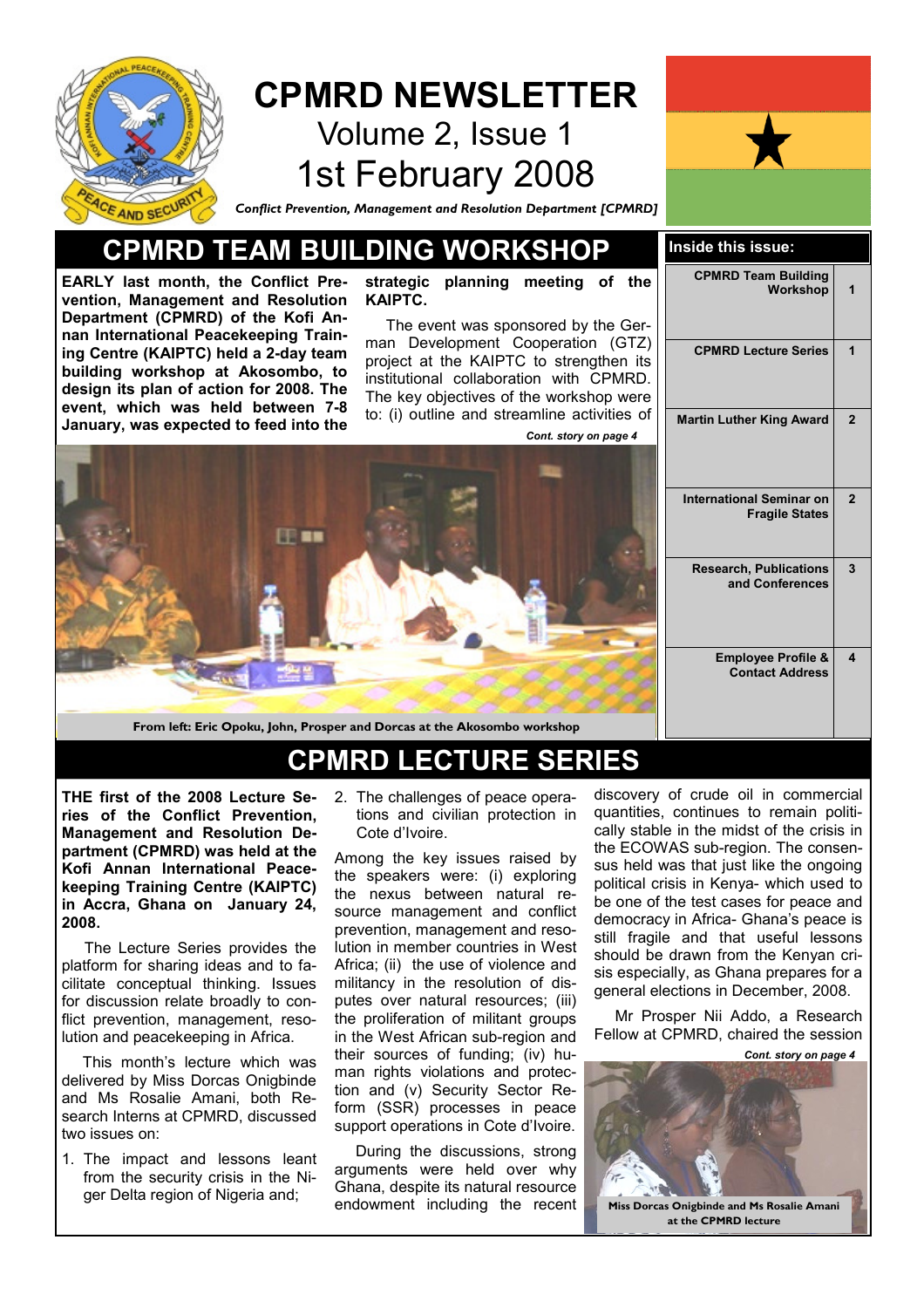## Martin Luther King, Jr. Award for Peace and Social Justice

THE inaugural Martin Luther King, Jr. Award for Peace and Social Justice by the Embassy of the United States of America was held at Kofi Annan International Peacekeeping Training Centre (KAIPTC) on 15 January 2008 to mark the  $79<sup>th</sup>$ anniversary of the birth of Dr. Martin Luther King, Jr.

 This year's award was to be given to a Ghanaian citizen who has best personified the philosophy and actions of Dr. Martin Luther King, Jr. in peacemaking, social justice and stabilisation.

 The first co-recipients of the award were: Bishop Vincent Nii-Boi, Catholic Bishop of Yendi and founder of the Yendi Peace Committee, and Alhaji Alhussein Zakaria, founder of the Community Development Youth Advisory Centre, and an influential figure within the Islamic community in Tamale.

 The U.S Ambassador to Ghana, Pamela E. Bridgewater who presented the awards, praised both recipients for their show of courage, dedication and hard work in promoting peace in the Northern Regions of Ghana in the wake of the Dagbon crisis. She was optimistic that the peace process in the Dagbon area will be consolidated.

 The recipients, in separate speeches thanked the U.S embassy for the great honour accorded them by recognising their work and asked that prayers continue to be said for lasting peace to prevail in Dagbon. They also hoped that others would be inspired by the award to work for peace in the country. The Tema Youth Choir was in attendance to grace the occasion.

## International Seminar on Fragile States in West Africa

THE conference on the post-conflict situations in West Africa's fragile states - Sierra Leone, Liberia and Cote d'Ivoire- organized by the Centre for International Governance Innovation (CIGI), the Laurier Centre for Strategic Military and Disarmament Studies (LCSMDS) and the Kofi Annan International Peacekeeping Training Centre (KAIPTC), was held in Accra, Ghana, from December 6-7, 2007. The conference focused on the peace-building efforts currently underway and the role of the private sector in leading the reconstruction initiatives in those three states.

 The conference brought together leading international academics and respected policy-makers from around the continent and elsewhere, who have been directly involved in issues relating to peace-building efforts and economic reconstruction initiatives. Their task was to expand ideas and policy-related recommendations on the steps that are necessary to ensure that these fragile states do not slide back into civil strife, but rather become a catalyst in the further economic growth and political stability of the West African sub-region. The aim was to highlight lessons learned which will then be incorporated in a book to be published by Wilfred University Press.

 At the ceremony to open the conference, the Commandant of the Kofi Annan International Peacekeeping Centre, Maj. Gen. John Attipoe, thanked the organizers of the conference and welcomed the participants, recalling that the private sector has a key role to play in the peacebuilding process. The Commandant tasked participants at the conference to come out with policy recommendations that will help address the challenges facing the private sector in peacebuilding initiatives.

 The Canadian High Commissioner to Ghana called on the participants to find solutions to address the link between conflict and natural resources, particularly in the three countries, adding that the Canadian government has instituted measures such as the Kimberly Certification Process in Liberia and Sierra Leone to help address the situation. He added that sooner, Cote d'Ivoire will join the Kimberly Process. The High Commissioner singled out corruption as one of the major obstacles that confront the reconstruction process in three countries.

A section of participants at the fragile states conference at **KAIPTC** 



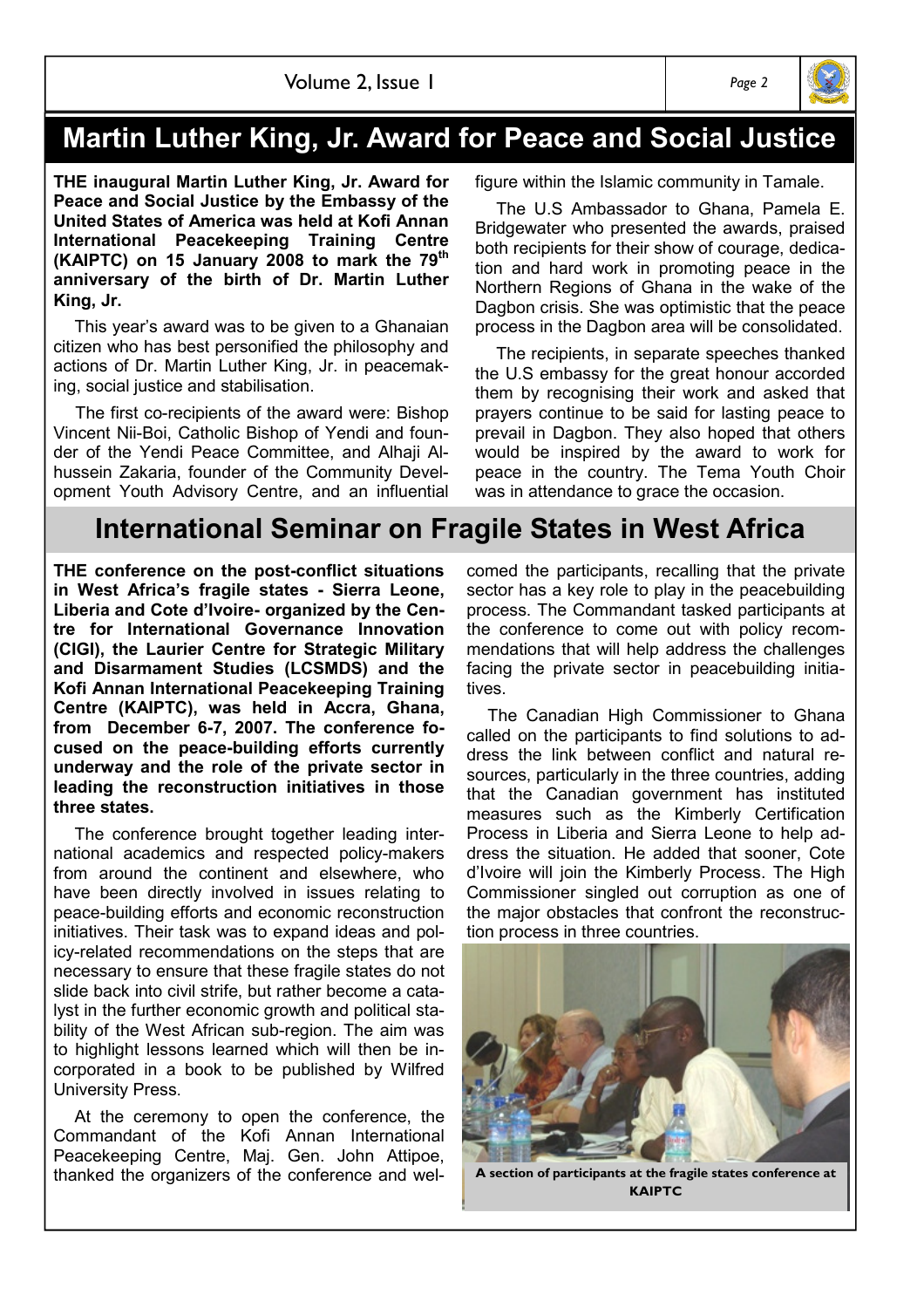

### Research, Publications and Conferences

- ♦ Dr. Kwesi Aning participated in a Digital Video Conference (DVC) discussion on AFRICOM at the American Embassy in Accra, Ghana on January 16, 2008. The conference discussed the prospects and consequences of AFRICOM to Africa's peace and security.
- Prosper Nii Addo served as a facilitator on the KAIPTC-DDR training course for African personnel in peace support operations from 3-14 December 2007. About 32 participants from UN peace missions including those in Liberia, Cote d'Ivoire, Burundi, The DRC and Haiti took part in the course jointly organized with GTZ.
- **Prosper Nii Addo** has submitted his paper on: "Ghana's Foreign Policy and Transnational Security Challenges in West Africa" for publication in the special issue of the Journal for Contemporary African Studies on Transnational Security Challenges in West Africa.
- ♦ John Opoku is currently working on two research proposals titled; "Understanding the challenges of state fragility" and HIV/AIDS in Peacekeeping Operations in West Africa.
- **Samuel Atuobi** is currently writing a Monograph on Peace Support Operations and Elections in West Africa. The study examines the role of Peace Support Operations (PSOs) in the conduct of postconflict elections in West Africa and its overall impact on peace implementation, democratization and development in post-conflict societies. The paper, when completed, will contribute to the enhancement of the role of PSOs in the organization of post-conflict elections.
- Andrews Atta-Asamoah revised a joint paper on Military Challenges in West Africa for publication in Vol. V of the Hexagon series in Germany. He also served as a Course Director on MNE-5/HASE 2008 Workshop 1 hosted at KAIPTC from the 21-25 January 2008. The workshop brought together an international body of 28 health experts to deliberate and act on Africa's response to global epidemic risks and the creation of a community of mutual support and understanding that will maximize capabilities within the context of humanitarian and health sector emergencies.
- ♦ On 22 January, 2008, Ernest Ansah Lartey submitted a report on: "Ghana Defence Force, HIV/ AIDS and Peacekeeping" to the Centre for Security Sector Management (CSSM), Cranfield University (UK) as part of KAIPTC contribution to the UNAIDS project. The report was coordinated with the Institute of Security Studies (ISS) in South Africa.
- ♦ On 24 January, 2008, Dorcas Onigbinde, Angela Odai, Samuel Atuobi and Ernest Lartey participated, as guest speakers, in the Model United Nations (UN) Delegates Conference at Lincoln Community School in Accra, Ghana.
- ♦ Dorcas Onigbinde is currently carrying out field research for her occasional paper titled: "Natural Resource Management and its Implications for National and Sub regional Security" in Port Harcourt, Nigeria. Her aim during this field trip is to interact with nongovernmental organizations in the area as well as to assess some challenges occurring on the ground. She returns to the Centre on February 6, 2008. Dorcas was also a course director of the Model UN Delegates Conference.
- ♦ On 23 January, 2008, Dorcas Onigbinde and Rosalie Amani were guest speakers at the CPMRD Monthly Lecture Series at KAIPTC. Both presented papers on their respective research work at the Centre.
- ♦ Adibeli Nduka-Agwu is currently on a field trip to Freetown and Monrovia to gather primary data from UNMIL and UNAMSIL/UNIOSIL. Adibeli hopes to complete her field research by early February 2008.
- ♦ Evelyn Avoxe covered and reported on the Inaugural Martin Luther King Junior, Awards Ceremony, for the CPMRD Newsletter. This event took place on January 15, 2008 at KAIPTC.
- ♦ Upon invitation by the ECOWAS Gender Development Centre, Mr David Nii Addy participated in the regional task force meeting to support the setting up of the Regional Peace and Security Network for Women. The meeting took place in Dakar, Senegal between 31 January and 2 February 2008.
- ♦ Mary Antwi is currently undertaking a research on military diplomacy and accreditation which she hopes to finish by the end of February.



A guy was standing by the road waiting for a lift in the middle of a heavy night storm. After waiting for what seemed like ages, he saw a car slowly approach and stop by him. Without verifying from the driver, he jumped into the seat and banged the door before realizing that there was nobody behind the steering wheel

The car then started moving slowly. Looking ahead, he realized the car was fast approaching a curve. Scared about how the car would negotiate the curve, he started praying and shouting for help. Then just before the car could skid off the road at the curve, a hand appeared through the window and turned the steering wheel. Scared and paralyzed by fear, he stole glances each time the hand appeared to turn the wheel.

He then mustered courage and jumped out of the car and ran to the nearest township. Wet and in shock, he went to a bar (blue kiosk) and asked for two shots of "Akpetshie" after which he narrated his horrible ordeal to the people at the bar. About half an hour later two guys walked into the

same bar, wet and out of breath. Looking around and seeing the guy, one said to the other, "Look, Prosper, there's the idiot that got into the car while we were pushing it."



- Courtesy Bella Ekue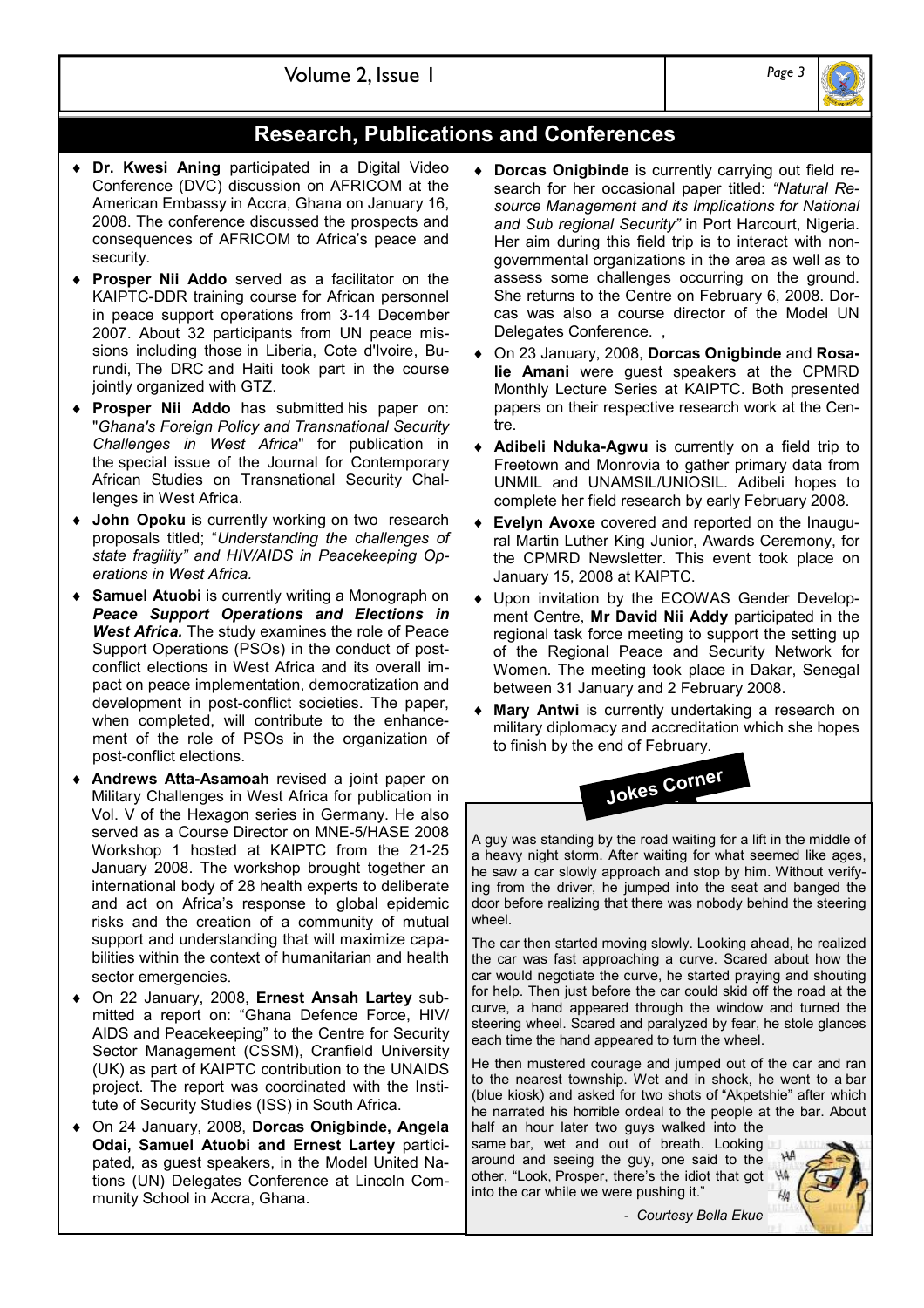

# Employee Profile - Mr Prosper Nii Addo

MR Prosper Addo was appointed Research Fellow at the KAIPTC from June 1, 2004.

 His main research areas focused on transnational crime in West Africa, mercenarism, peacemaking processes in West Africa/ West African peace agreements, small arms, security sector reform/ governance, the responsibility to protect in Africa, transitional justice issues, specifically truth

and reconciliation commissions and sub-regional/ regional security architecture in Africa.

 He also played a major role in the design and facilitation of CIMIC, DDR and Negotiations Courses at the Centre.

 He has recently been appointed by the African Union Commission as the Senior Political/Humanitarian Affairs Officer in Liberia.



Mr Prosper Nii Addo– Research Fellow, KAIPTC

## Team Building Workshop: Cont. story from page 1

the department for the year; (ii) explore options for strengthening external networking and collaborations of CPMRD; (iii) build and support research capacities at the department especially, young researchers and interns; and (iv) strengthen interdepartmental linkages at the KAIPTC.

 The opening day of the workshop was facilitated by Mr Eric Opoku,

UNDP Governance Programme Officer in Accra. The team was taken through various concepts and practices of team building which were interspersed with some simulation exercises.

 Closing the workshop, Dr. Kwesi Aning, Head of Department of CPMRD urged the young researchers to strive for excellence in their various research work. He

was particularly thankful to GTZ for sponsoring the team building exercise. He was followed by Mr. David Nii Addy, GTZ Technical Adviser who advised colleagues to continue to share information to ensure effective team building.



## LECTURE SERIES: Cont. story from page 1

which was attended by; Dr. Kwesi Aning, Head of Department, CPMRD; Dr. Thomas Jaye, Senior Research Fellow, Mr David Nii Addy, GTZ Technical Advisor; Col. George McGarr, Executive Director; Col. Derek S. Deighton, Training Development, all senior management members at KAIPTC.

EDITORIAL TEAM Andrews Atta-Asamoah John Opoku Dorcas Onigbinde Evelyn E. Avoxe Newsletter Template created by Awa Ceesay Ebo E-copy is designed by Andrews Atta-Asamoah, available@www.kaiptc.org

Editor in Chief: Ernest Ansah Lartey

 The next lecture which comes off later in February 2008 will feature Mr Ernest Ansah Lartey and Miss Adibeli Nduka-Agwu who are also both research interns at CPMRD. The two will be making presentations on: "The Dynamics of Refugee Flows and Repatriation in West Africa" and "The Compara-

**Contact** Conflict Prevention, Management and Resolution Department [CPMRD] Kofi Annan International Peacekeeping Training Centre [KAIPTC] PMB CT 210 Cantonments Accra, Ghana. Phone: 233 (0) 21 718 200 Ext 2007 **Fax: 233 (0) 21 718 201<br>E-mail: ernest.lartey@kaiptc.org** 

tive Analysis of Implementing Gender Guidelines in UNMIL and UNAMSIL/ UNIOSIL in Liberia and Sierra Leone" respectively.



A section of KAIPTC participants at the lecture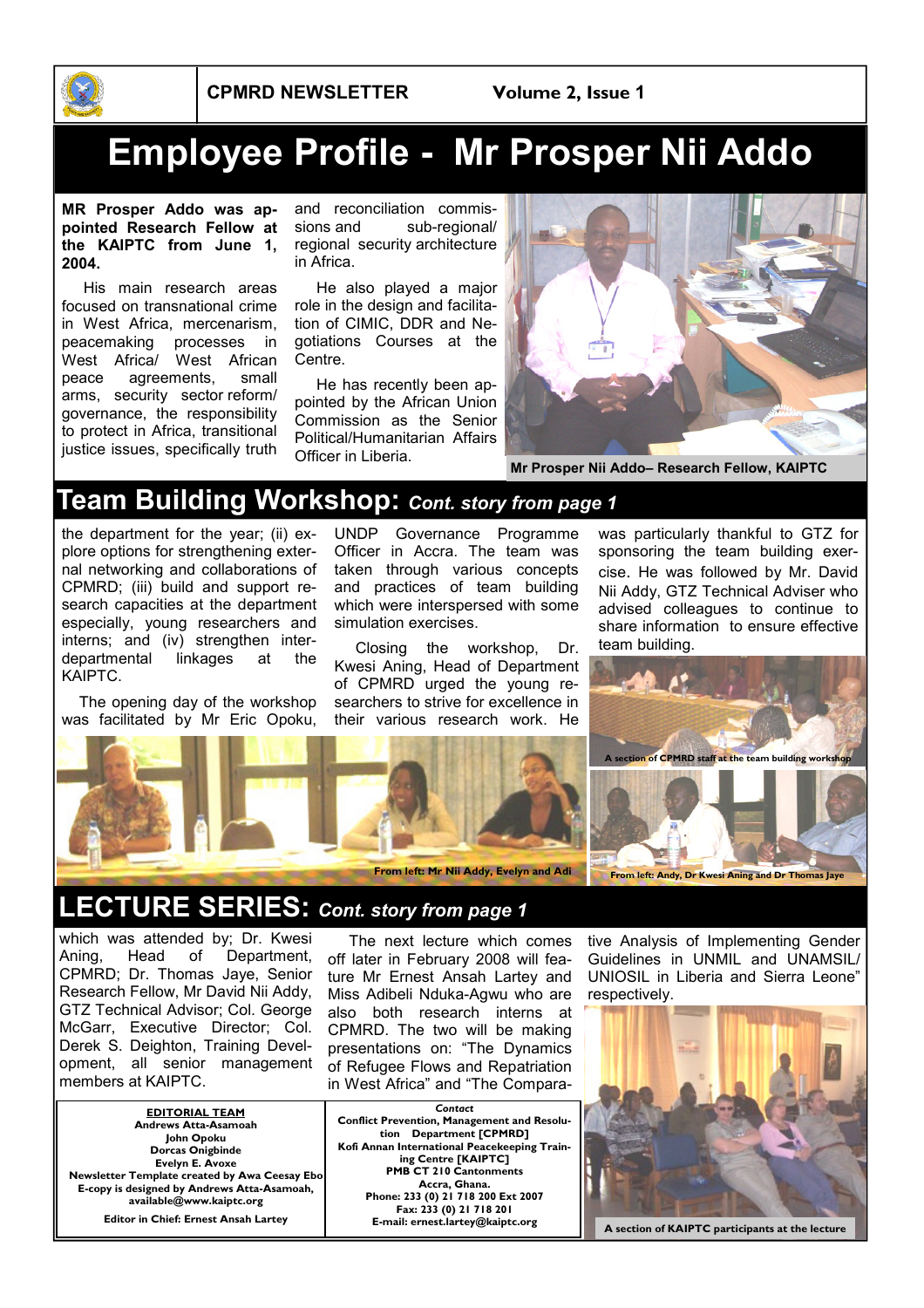

 $\overline{a}$ 

#### **Policy Brief**



#### **The Challenges of Restoring Stability to Fragile States in West Africa By Ernest Ansah Lartey**<sup>1</sup>

The West African sub-region has since the early 1990s, been devastated by armed conflicts that have led to large-scale atrocities, mass displacement of populations and a general sense of insecurity. In what has been subtly referred to in most security discourses as fragile states in West Africa, Liberia, Sierra Leone and Côte d'Ivoire were the most affected states by these conflicts. However, after several efforts at peace mediation, these countries are gradually instituting peacebuilding measures for effective political governance. Most of the peacebuilding efforts in these states have generally focused on reconciliation, disarmament, demobilization, reintegration, human rights and security sector reforms.

In September 2002, Côte d'Ivoire was plunged into a civil war which was triggered by a failed coup d'etat, led by some 700 retrenched soldiers (and their allies within the Army), many of whom had their roots in the deprived northern part of the country. The root causes of the conflict revolved around the exclusion of Northerners from Ivorian politics. The following two years bore witness to peace agreements that were never implemented

because of differences among the key actors. But since the Ouagadougou Peace Agreement signed on March 4, 2007, the violence has subsided. However, the country still remains divided. The major issues that need to be addressed in the Ouagadougou agreement include: elections and national identification; disarmament, demobilization and re-integration (DDR); restructuring of the army; removal of the zone of confidence; and the establishment of a joint-brigade.

*"The ongoing Liberian security sector reforms should address mainly, the disconnection between the army and the police service"*

So far, the zone of confidence has been dismantled. This has allowed the national administration to be extended to the northern regions. There are concerns though that the DDR process has not been comprehensive and will therefore contribute to arms proliferation in the West African subregion. Subsequently, the support of the international community is required to synchronize all the DDR programmes currently ongoing in the ECOWAS sub-region.

After conducting what was described by international observers as one of the most transparent elections in any post-conflict society in Africa, Sierra Leone is beginning to establish democratic structures requisite to consolidate peace and security in the sub-region. This must be complemented by the mandate of the United Nations (UN) peace mission in the country which is likely to be extended for another nine (9) months after which a political office will be established to help the government conduct its local government elections. It is expected that the proposed extension will lead to the commencement of the drawdown process of the mission. The challenge that confronts the drawdown process is to ensure that it does not compromise the security of the country. Again, in order not to leave any governance vacuum, the drawdown process should be preceded by a long term bilateral and multilateral cooperation with the government in order to ensure accountability and transparency in administering the affairs of the country.

Following the successful Presidential and Legislative elections that led to the election of the first female President in Africa, Liberia has initiated a lot of reforms in the judicial and

<sup>&</sup>lt;sup>1</sup> Ernest Ansah LARTEY is a Research Intern at the Conflict Prevention, Management and Resolution Department (CPMRD) of the Kofi Annan International Peacekeeping Training Centre (KAIPTC) in Accra, Ghana.